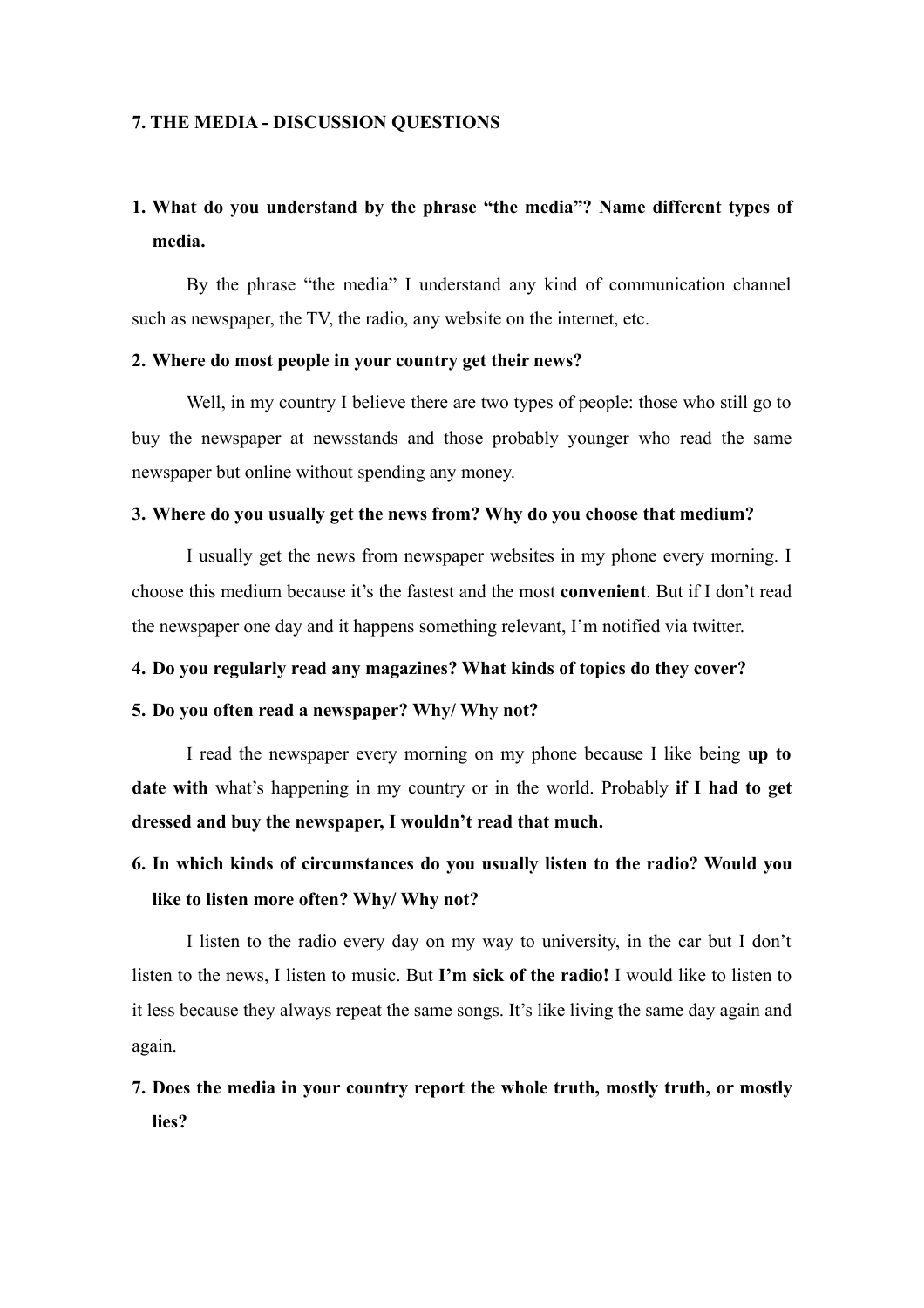Well, I believe **it depends on** the newspaper or tv channel you watch. It's easy to be informed about which newspaper is more honest and which tries to **bias /baias/** their consumers.

### **8. How has the internet changed the news in your country?**

**The** Internet has changed everything! Now it's easier to get information, but also it's easier to be tricked by fake news. You must read a lot of news or opinions on the same issue **to work out** the truth. Also, it has changed the way people **find out about**  important events because when something important happens, instantly, it's on the internet. It's difficult not to know something nowadays.

#### **9. Who has the most control over the media in your country?**

I'm not sure but I would say the government. I don't believe **neither** in conspiracy theories about them hiding information **nor** in politicians being completely honest. But I'm almost sure they control some newspapers and they know when a **piece of news** is going to come out.

### **10.How does the media help create a healthy society?**

I believe that the media could help creating a healthy society if they informed with quality a with honesty, but these are values that not all newspapers or tv channels have. **On the contrary**, there are many newspapers and tv channels which contribute to **creating** an unhealthy society by publishing poisoned news.

### **11.Should the media just report the facts, or should the media interpret the facts?**

I consider that **there might exist** media which interpret the facts and media which only expose the facts but, **unfortunately** this doesn't happen. Currently, the media only interpret the facts, so news depends on who is giving the information. **There should be** at least one or two newspapers where you read the news and you know it is telling the truth as it is.

# **12.Can you think of a politician who used the media in a successful way/to their advantage?**

### **13.How about a politician who was destroyed by the media?**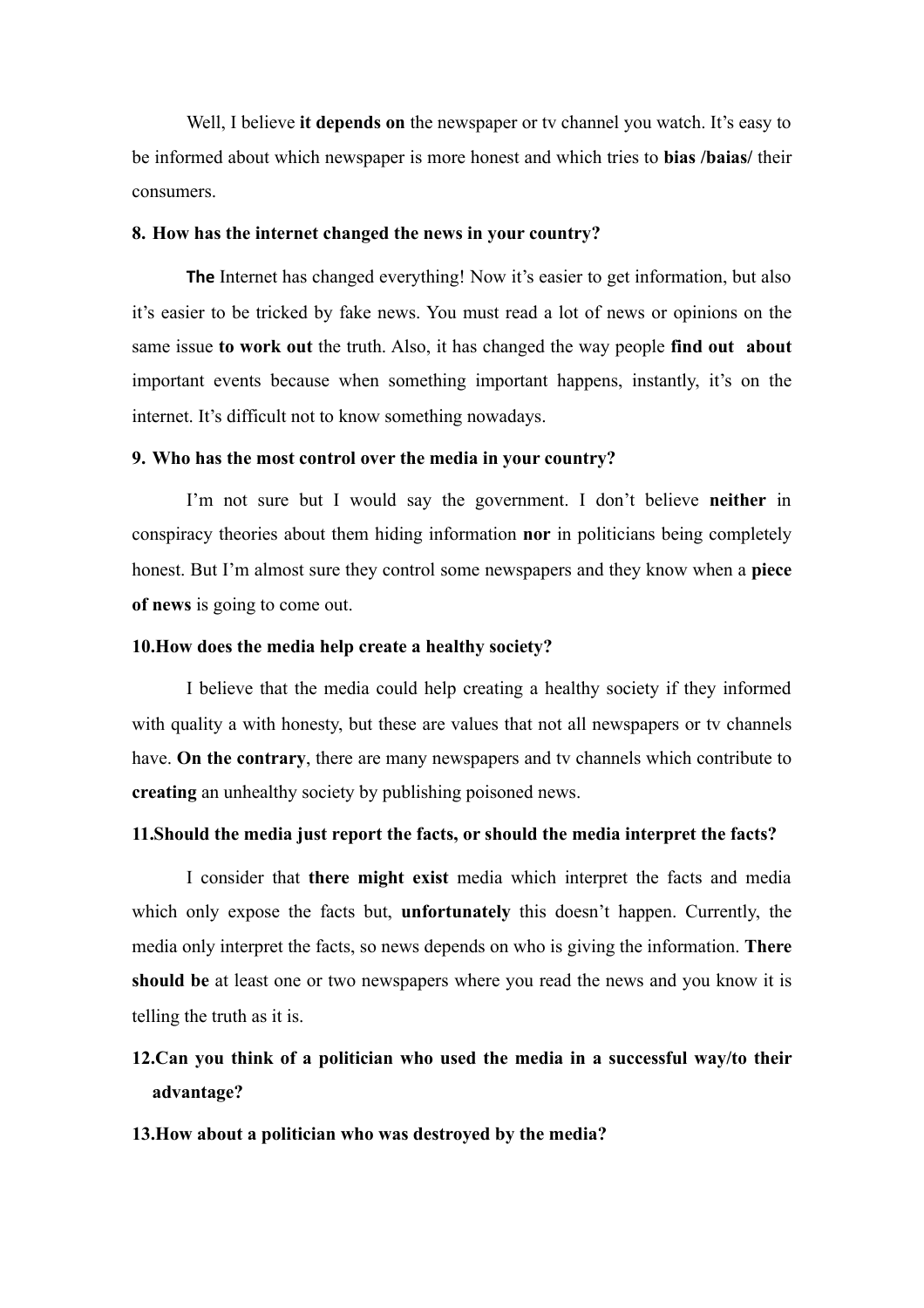I don't know any politician but, in Spain, there are two or three newspapers who try to destroy the image of politicians who are opposite to their ideologies. **Unfortunately**, many people only read these newspapers without contrasting this news with other newspapers so, at the end, they believe these lies.

#### **14.How has the media changed in your country during recent years?**

It has changed in two ways: on the one hand due to the internet and on the other hand due to the **arrival of new parties** to the political scene.

### **15.What is the most fair and balanced media outlet in your country?**

I don't know the name of any newspaper, but I know there are some newspapers where you **pay a fee** of six or seven euros per month and you get access to **impartial** information written by journalists who **can´t afford to set up** their own newspaper, so they need to be paid by their consumers.

# **16.How much do you think the government should get involved in making sure the media are well balanced?**

I think that **in order to prevent the media from being** corrupted by politicians, the government should **stay on the sidelines**. Maybe there should exist an organization who checked if the media are well balanced.

### **17.Do large media organizations have too much influence?**

#### **18.Should the media show graphic violence? Why or why not?**

On the one hand, I consider that sometimes it's not important to show graphic violence when they tell a news story because it's **irrelevant** in this case, but, **on the other hand,** there is news where it's necessary to show what's happening and, if that means showing graphic violence, we must **put up with it.** 

# **19.Do you think your government is doing enough to protect children from sexual and violent images?**

I don't think the government should be **responsible for** protecting children from sexual and violent images. **First and foremost,** the parents should educate their children in **a sensible use** of technology and set **parental control filters** on their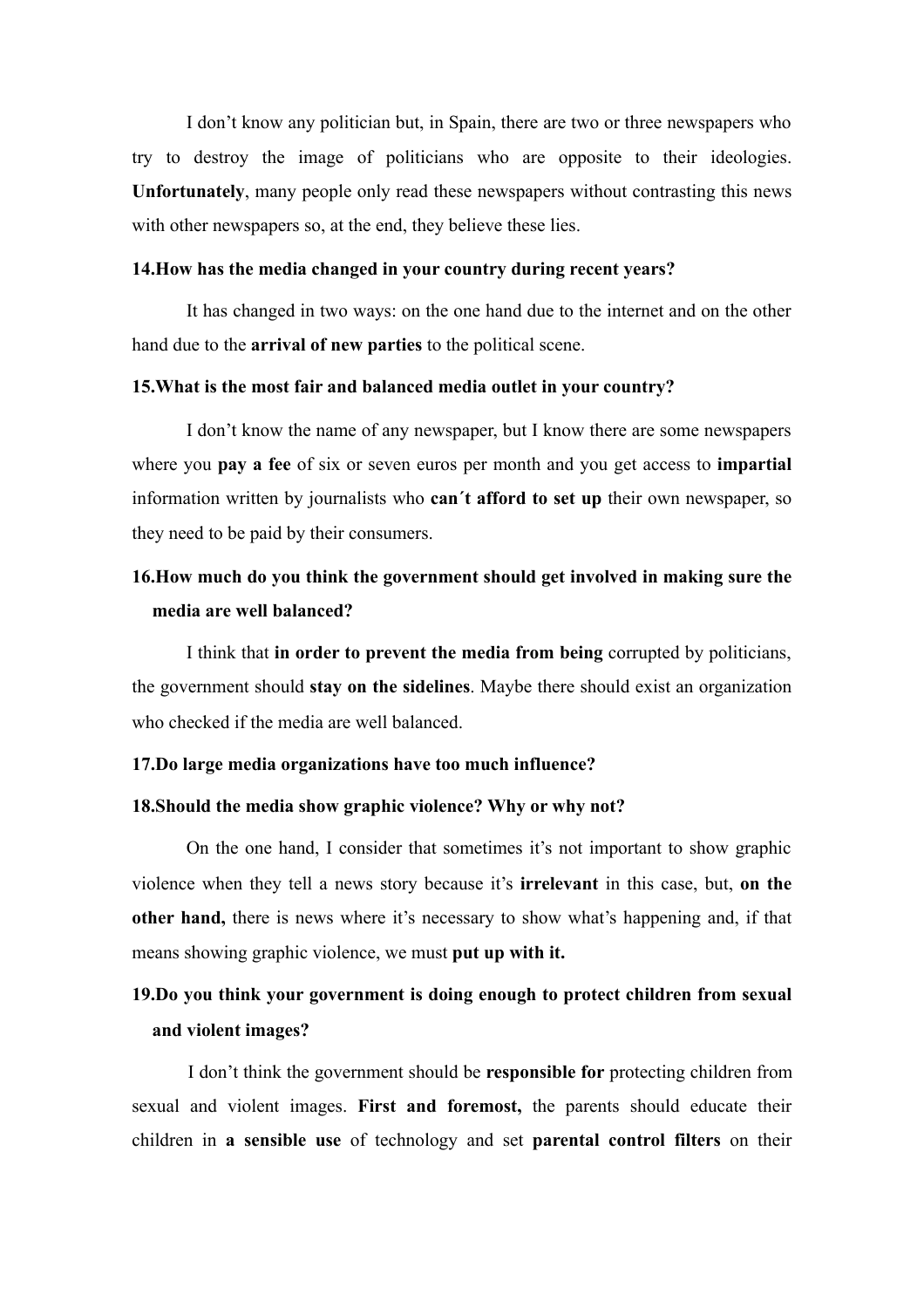devices so that they do not have access to any type of violent or dangerous information or website.

**20. How important are newspapers? What is their future in the age of the internet?**

21. How reliable are newspapers, television news and the Internet as news sources, what do you think?

I don´t think that any source is **reliable enough**, so I always read or watch the same news from different sources and, in this way, I get to know the objective news **without being biased** by any source.

22. Are the news sources we have becoming better or worse? What about the content of an average newspaper or television channel?

Since Spain **is lost in constant political transition**, news sources are **becoming worse** because we are always in election campaign where there is a lot of **propaganda** and each source tells the news favoring their favorite party.

# 23. What are the advantages and disadvantages of people getting the news from the internet?

The main advantage is that it's easier for people to stay up to date and the main disadvantage is that it's easy **to be tricked by fake news.** It's in these cases when it's important to contrast the news we read because they are not always reliable.

### **24. What can be done to make the media better quality in your country?**

Maybe **there should exist** an organization who checked if the media has the best quality and does not fool their consumers.

#### **25. What could be the consequences of the decline of newspapers?**

### **26. What is the future for newspapers?**

The future for newspapers in the internet era is to disappear. They are becoming useless in a period where everybody can get the news from their phones, **whenever they want** and for free.